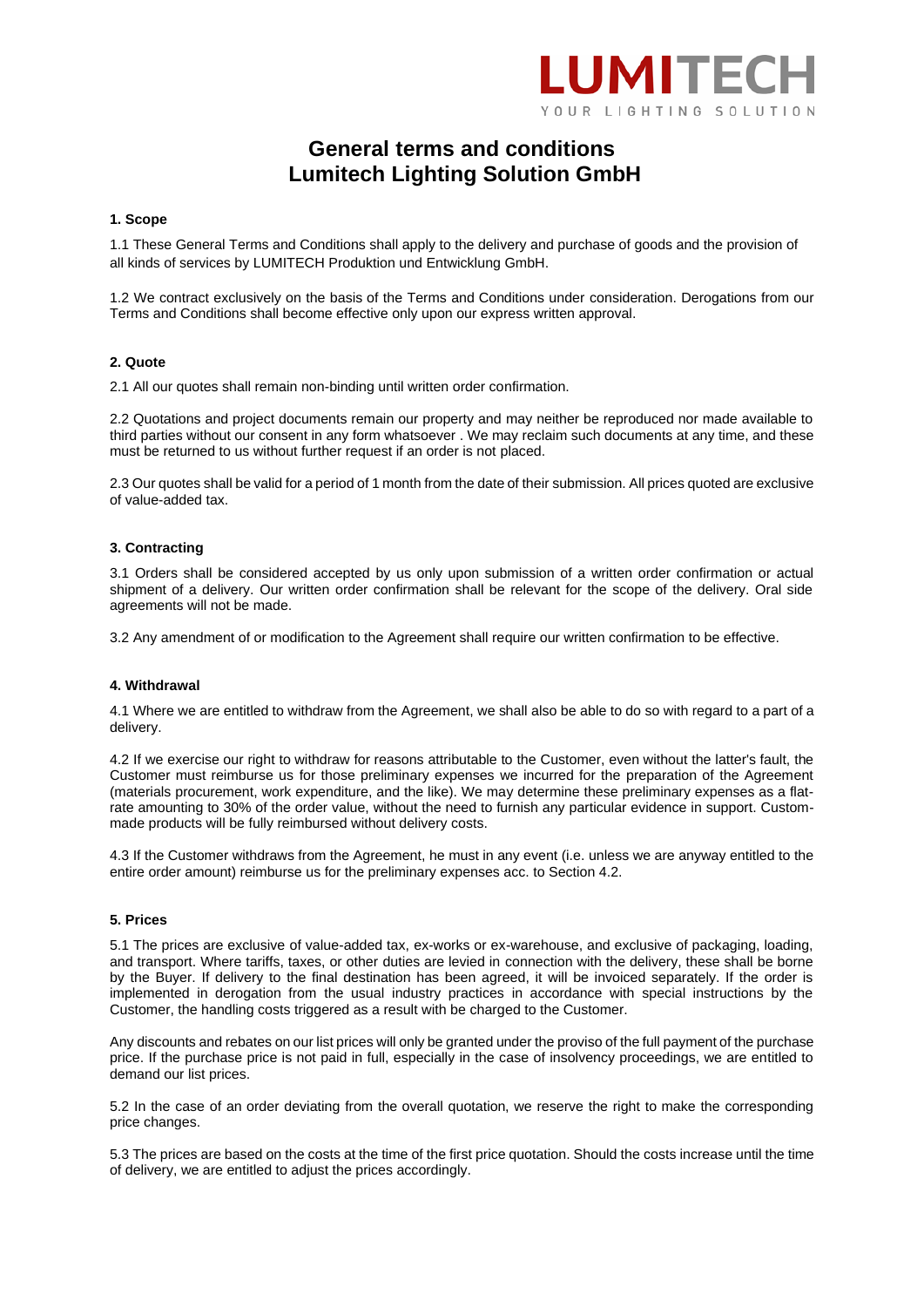## **6. Delivery**

6.1 Only expressly agreed delivery deadlines are binding for us. Any delivery periods indicated outside the Agreement - for example in catalogues or other documents - are purely informative and do not bind us. In the case of expressly agreed delivery deadlines, the delivery period begins on the latest of the following dates:

a) Date of order confirmation,

b) Date on which the Buyer meets all technical, commercial, and other requirements within his responsibility.

6.2 We are entitled to carry out and invoice any partial or preliminary deliveries. We are entitled to assign third parties with all or parts of the services under consideration. The choice of the third party is at our sole discretion, and any corresponding requirements by the Customer are irrelevant.

6.3 Compliance with the agreed delivery deadline shall be binding unless unforeseeable circumstances or circumstances independent of the intention of the Parties, such as all cases of force majeure, prevent such compliance; these circumstances also include governmental interferences and prohibitions, delays in transport and customs clearance, transport damage, energy and raw material shortages, wastage of a major or important workpiece, labour conflicts, or the loss of an essential supplier difficult to replace. The aforementioned circumstances will entitle us to extend the delivery deadline, even if they occur with suppliers.

6.4 All goods and services that go beyond those included in the order confirmation and were accepted by the Customer will be invoiced separately according to list prices.

# **7. Performance and Transfer of Risk**

7.1 Utilization and risk are transferred to the Buyer at the latest with the acceptance of the goods ex works or ex warehouse. This shall also apply in case of a delivery by us free at destination with our own or a third-party vehicle. In the case of services that do not represent a goods delivery or part thereof, the place of performance shall be where the service is provided. The risk for a service or an agreed partial service shall be transferred to the Buyer upon the provision of the service.

7.2 In the case of a delayed departure from the supplier factory attributable to circumstances on the Buyer's side, the risk shall be transferred to the Buyer upon the date the order was ready for shipment.

7.3 Separately agreed quality inspections or test operations are without prejudice to the provisions regarding place of performance and transfer of risk.

7.4 In the event of damage or defects occurring during transport, the Customer must report a transport damage to us within 24 hours, yet not later than within 3 days.

## **8. Payment terms**

8.1 Unless special payment terms have been agreed, our invoices are payable immediately (upon receipt). In the case of development orders, 50% of the purchase price is payable upon order confirmation and the rest upon delivery. In the case of production orders, it is 30 days net from the date of the invoice.

8.2 In the case of partial invoices, the corresponding partial payments shall be due immediately upon receipt of the respective invoice. This also applies to invoices resulting from additional deliveries or other agreements going beyond the original order total, regardless of the payment terms agreed for the main delivery.

8.3 All goods delivered by us shall remain our property until their full payment including interest and costs. In the case of resellers, a resale of the goods prior to the full payment of the invoice is only allowed upon our written consent. In case of our consent, the purchase price debt is already deemed transferred to us, and we are entitled at all times to notify the third-party debtor about this transfer.

For the purpose of inspecting the conditional goods, the Buyer warrants that we may access his premises at any time. If the Buyer is in arrears with his payment obligations, if insolvency proceedings are applied for or initiated over his assets, or the Buyer is in breach of other contractual obligations, we shall be entitled - at our discretion while maintaining the Agreement - to demand surrender of the conditional goods, to recover these, and/or collect transferred receivables as security.

8.4 In case of cancellation of the order by the Customer, a cancellation fee of at least 30% shall be due regardless of fault. If we have already begun processing the order, we are entitled to demand a cancellation fee of at least 50% regardless of fault. We reserve the right to assert expenses in excess thereof in connection with the cancelled order.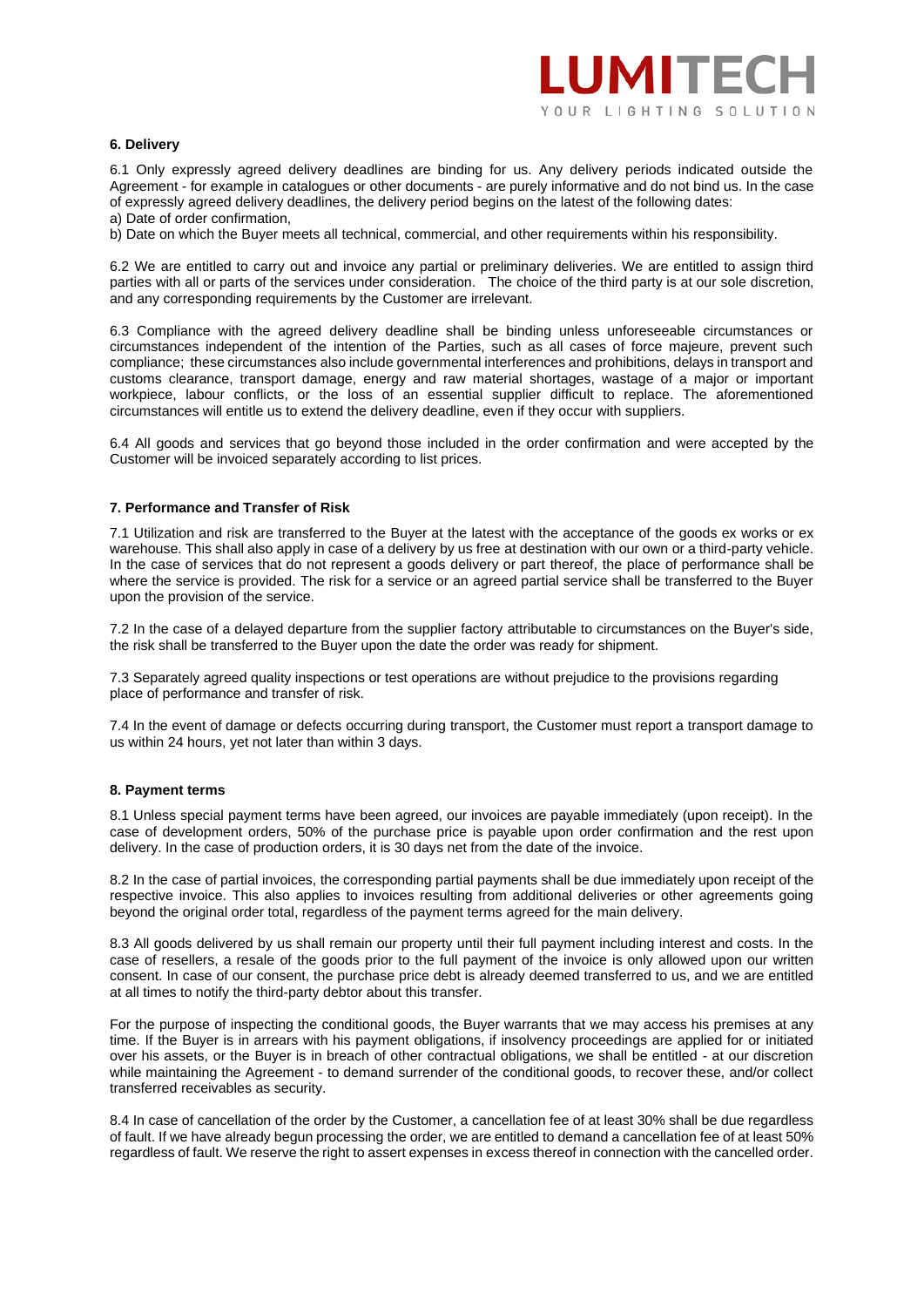### **9. Invoicing and payment**

9.1 We are entitled to issue an invoice as soon as the delivery has been carried out. In the case of a delivery in parts, we may issue partial invoices.

9.2 If no reasoned objection is raised against our invoice within two weeks, it shall in any event be considered approved.

9.3 Should we become aware of circumstances that cause the creditworthiness of the Customer to appear diminished, we are entitled to demand advance payments and withdraw from the supply agreement if these are not made.

9.4 In the event of a default in payment – even in the absence of fault - an interest of 8% above the respective base interest rate of the Austrian National Bank will be charged as from the due date.

#### **10. Billing**

Services rendered and completed orders will be billed according to the actual expenditure with regard to material, charges and employee working time. Quotes in connection with repairs, the estimation of expenditure, and any expert opinions will be produced on the basis of their benefit and will be billed accordingly. If the costs incurred exceed a financial framework - agreed with the Counterparty beforehand - it will be necessary to obtain the Counterparty's approval.

#### **11. Returns**

11.1 Goods may only be returned upon agreement with the sales office. The latter will issue a return slip and send it to the Buyer. In addition to information on the returned goods, the return slip must also contain the invoice number or the number of the delivery note.

11.2 Goods must be returned to the company address of Lumitech Produktion und Entwicklung GmbH. All costs incurred in connection therewith must be borne by the Buyer.

## **12. Warranty**

The following provisions on warranty shall not apply to consumers within the meaning of the Consumer Protection Act.

12.1 The content of the descriptions used by us shall not become content of the Agreement, unless we or the Customer explicitly refer to it.

12.2 If deficiencies of goods/a work are already obvious at the time of the conclusion of the Agreement or the Customer was already aware of them at this point, if the Customer did not observe all conditions of the Contractor with regard to the subject-matter of the Agreement, if improvement work was carried out without our approval, if material of unknown origin was installed, or the Customer did not comply with his contractual obligations, the warranty will be ruled out.

12.3 In addition, the Customer must, to the extent acceptable for him, inspect the goods/the work immediately after delivery as to their completeness, correctness and absence of any defects, and immediately report to us in writing any shortcomings, including all shortfall quantities and all incorrect deliveries as well as transport damage upon delivery, yet not later than two working days after receipt of the goods or services. If goods are directly shipped to third parties, the time-limits applicable to the inspection and obligation to give notice of defects will commence upon receipt of the goods by the third party.

If a notice of defects is not submitted or submitted late, the goods/the work shall be considered approved. The assertion of warranty or compensation claims, including consequential damage and the right of avoidance on the grounds of error in connection with defects, are ruled out in these cases. The burden of proof that the goods/the work are defective and that the defect was present upon delivery shall always lie with the Customer, even if the defect surfaces within six months after delivery.

12.4 If there are warranty claims due to a defect, we may at our discretion choose to improve or replace the goods/the work, reduce the remuneration accordingly, or cancel the Agreement. If warranty claims exists, this shall not entitle the Customer to withhold the remuneration until the time of the improvement or the replacement of the goods.

12.5 Claims from defects in connection with any kind of supply and service, regardless of the legal grounds they are based on (in particular warranty, damages, error, special right of recourse) must be in any event asserted in court within six months after delivery. The above period begins on the day of the delivery of the goods/the work.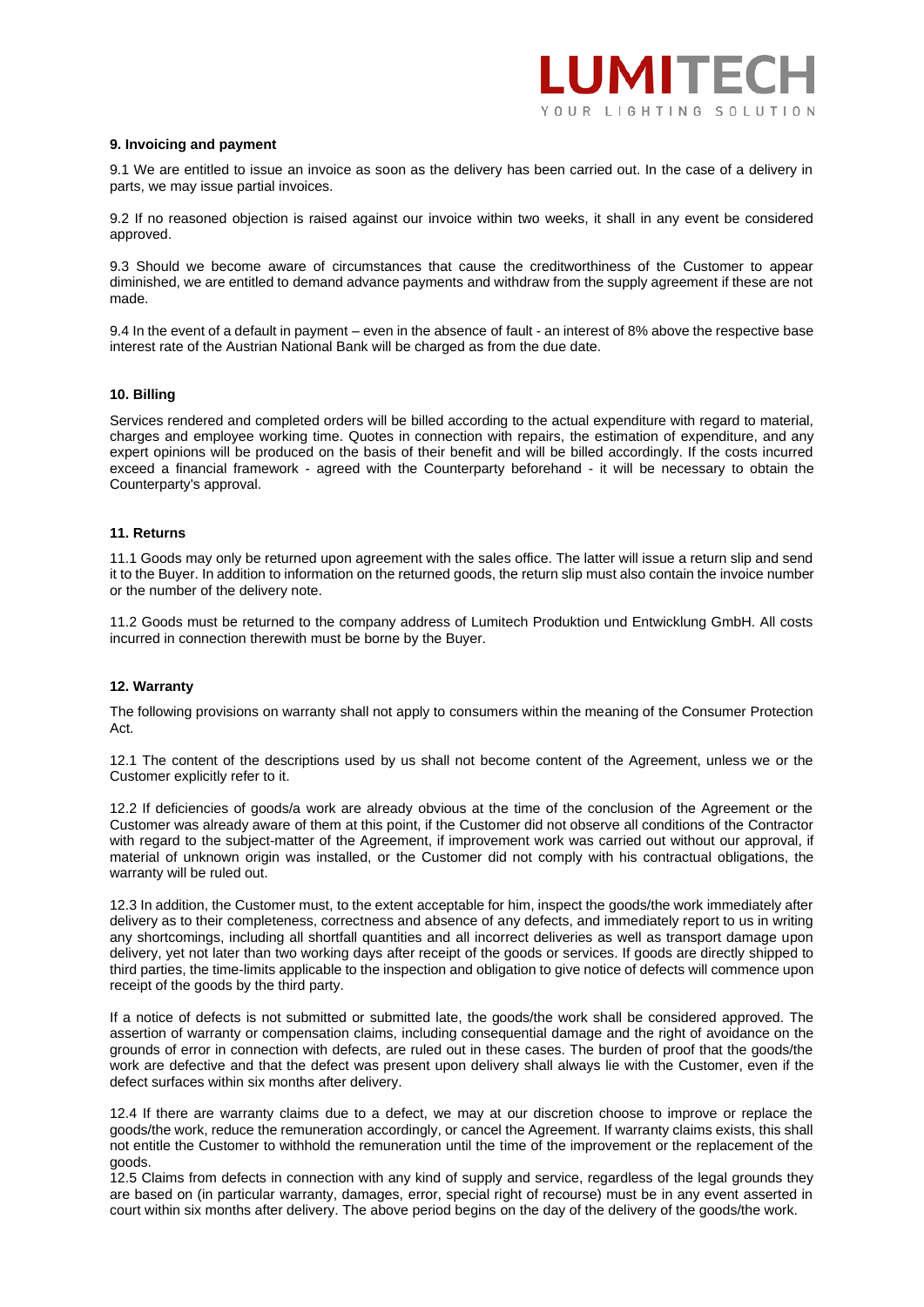

12.6 Costs incurred as a result of the removal of defects, such as installation or dismantlement or transport and material shall be borne by the Customer.

12.7 In the case of custom-made products on the basis of information, drawings, etc. of the Customer, the Seller only guarantees their proper execution or manufacturing.

12.8 Expenses incurring as a result of repairs will only be accepted if the Customer notifies the Seller thereof beforehand and the latter confirms the reimbursement of these expenses in writing. If the Seller is not informed about a repair by third parties or the goods are modified accordingly without notification, the Seller does not grant any warranty for such work.

12.9 Where these are defects or damages verifiably caused by a manufacturing or material error, the Seller may offer a replacement or a removal of the defects free of charge.

## **13. Sample deliveries**

13.1 If the Customer wishes to, goods may be provided for appraisal for a period of 4 weeks. This delivery must be expressly indicated as a "sample delivery" on the delivery note and on the invoice. Goods that may show signs of wear and tear may not be delivered to the Customer for inspection.

13.2 Upon delivery of the samples, the Seller shall issue an invoice with the standard conditions and ship it together with the samples. If the goods are returned in their original packaging within the period, the Customer will receive a credit corresponding to the invoiced amount.

13.3 If the delivered samples are not returned in time, or the goods are damaged or incomplete, the delivered samples shall be considered purchased by the buyer. This shall also apply if the goods in the sample delivery show traces of installation.

## **14. Surcharges for deliveries of small quantities**

14. In the case of orders not exceeding a value of 250 euros (excl. VAT, charges, and costs), a surcharge of 25 euros will be invoiced for each delivery. In the case of orders at a value between 250 euros (excl. VAT, charges, and costs) and 1,000 euros, a surcharge of 15 euros will be invoiced for each order. In case the order is delivered in several partial deliveries through the fault of the Seller, no surcharge will be invoiced.

## **15. Damages**

In the case of damages outside the scope of the Product Liability Act for any reason whatsoever, in particular due to delay, impossibility of service, positive breach of Agreement, fault upon conclusion of the Agreement, consequential damage caused by defects, defects, or unlawful acts, the Seller will only be liable if the Purchaser furnishes proof of intent or gross negligence. Liability for slight negligence, for compensation for consequential and third-party damage, as well as damage to property, non-realisation of savings, loss of profit, and loss of interest is ruled out.

If the Buyer is entitled to compensation for damages, we may choose to grant compensation in kind or financial compensation. If the Buyer is entitled to compensation, our liability is in any event limited to the double amount of the agreed remuneration.

After expiry of ten years following the delivery of the goods/the work, there shall be no entitlement to compensation for damages.

Recourse claims within the meaning of Section 12 Product Liability Act are ruled out, unless the recourse claimant can prove that the error originated within our sphere of responsibility and caused by our intent or gross negligence. Compliance with the instructions for assembly, commissioning, and operation (operating instructions) of the delivered goods or rendered services is mandatory. We disclaim any liability in case of non-compliance with these instructions or conditions for government approvals.

## **16. Industrial Property Rights & Copyright**

16.1 In case of the manufacturing of goods on the basis of design specifications, drawings, models, or other specifications by the Buyer, the latter must hold harmless and indemnify us in case of a violation of third-party property rights .